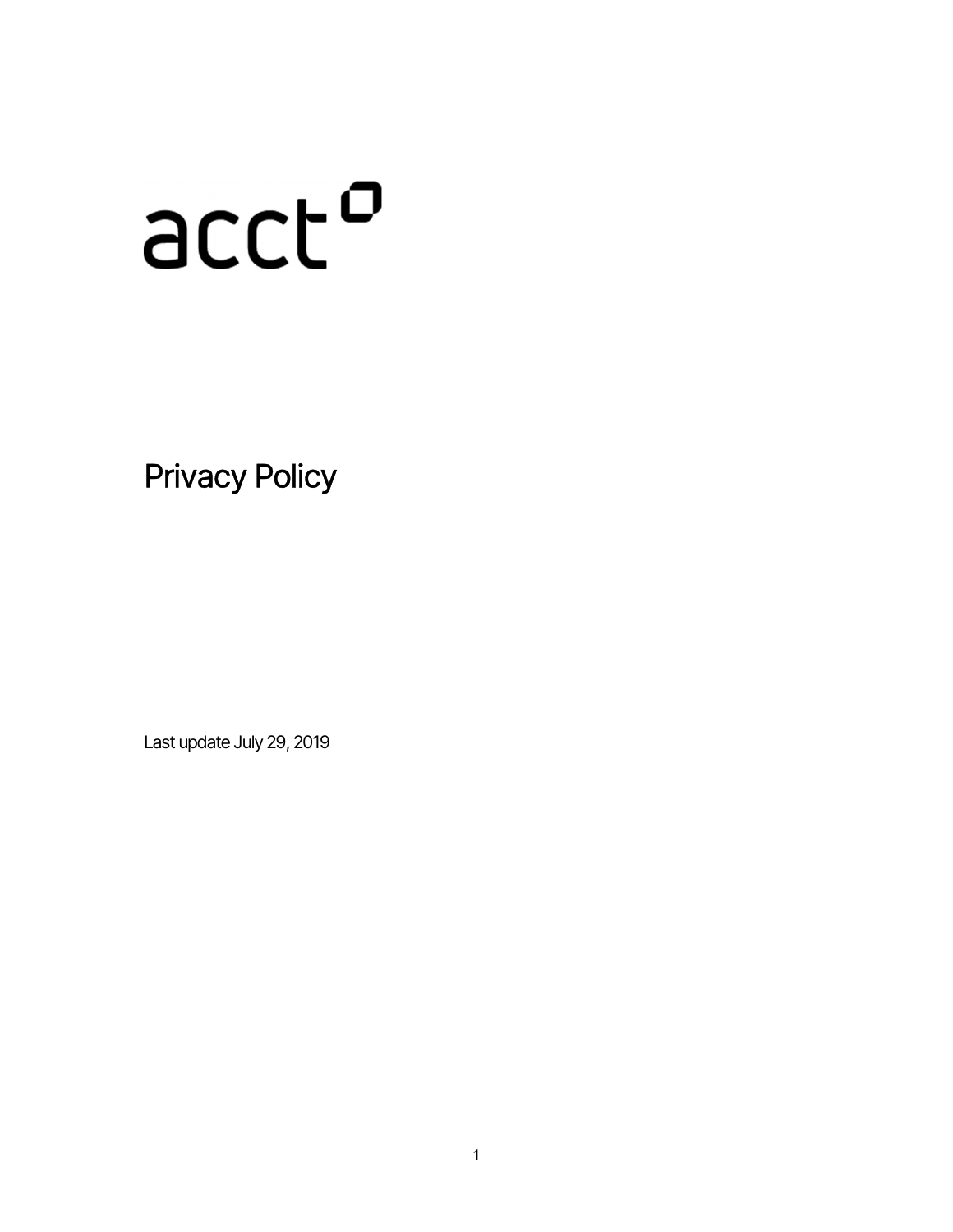# Privacy Policy of Acct.com / Unified Finance

This Privacy Policy describes the rules according to which Unified Finance Ltd (further Unified Finance, we, us our our) uses and protects any data you provide to us when using this website and the services available through it.

## **Definitions**

Acct.com Platform (further also acct.com, Acct or the Platform): a trading name and pending trademark of Unified Finance Ltd, registered under No. 10805527 with Companies House; address: Suite 6, Lansdowne Business Centre, Bumpers Way, Chippenham, England, SN14 6RZ

Person (further you or your): any person using the Platform and/or any person using any services offered by Unified Finance, including user

User: a person or an entity, who uses the Services, agreed to the General Terms and Conditions and is a holder of a Payment Account

Payment Account: payment account held with Unified Finance accessible at the Platform

Website: https://acct.com

Card: payment card issued by Unified Finance and/or CashFlows Europe Ltd.

Payment Account Terms: regulated under General Terms and Conditions available on our website

Policy: this Privacy Policy

GDPR: Regulation (EU) 2016/679 of the European Parliament and of the Council of 27 April 2016 on the protection of natural persons with regard to the processing of personal data and on the free movement of such data.

## The principles of processing personal data

Our principles while processing your personal data:

- We process your personal data only in accordance with this Policy and applicable laws;
- We collect and process personal data only for the purposes stipulated in this Policy;
- We make sure that the personal data which we collect and process is:
	- adequate, relevant and limited to what is necessary for the purposes stipulated in this Policy;
	- accurate and up to date and
	- stored only for such period as is necessary for the purposes stipulated in this Policy.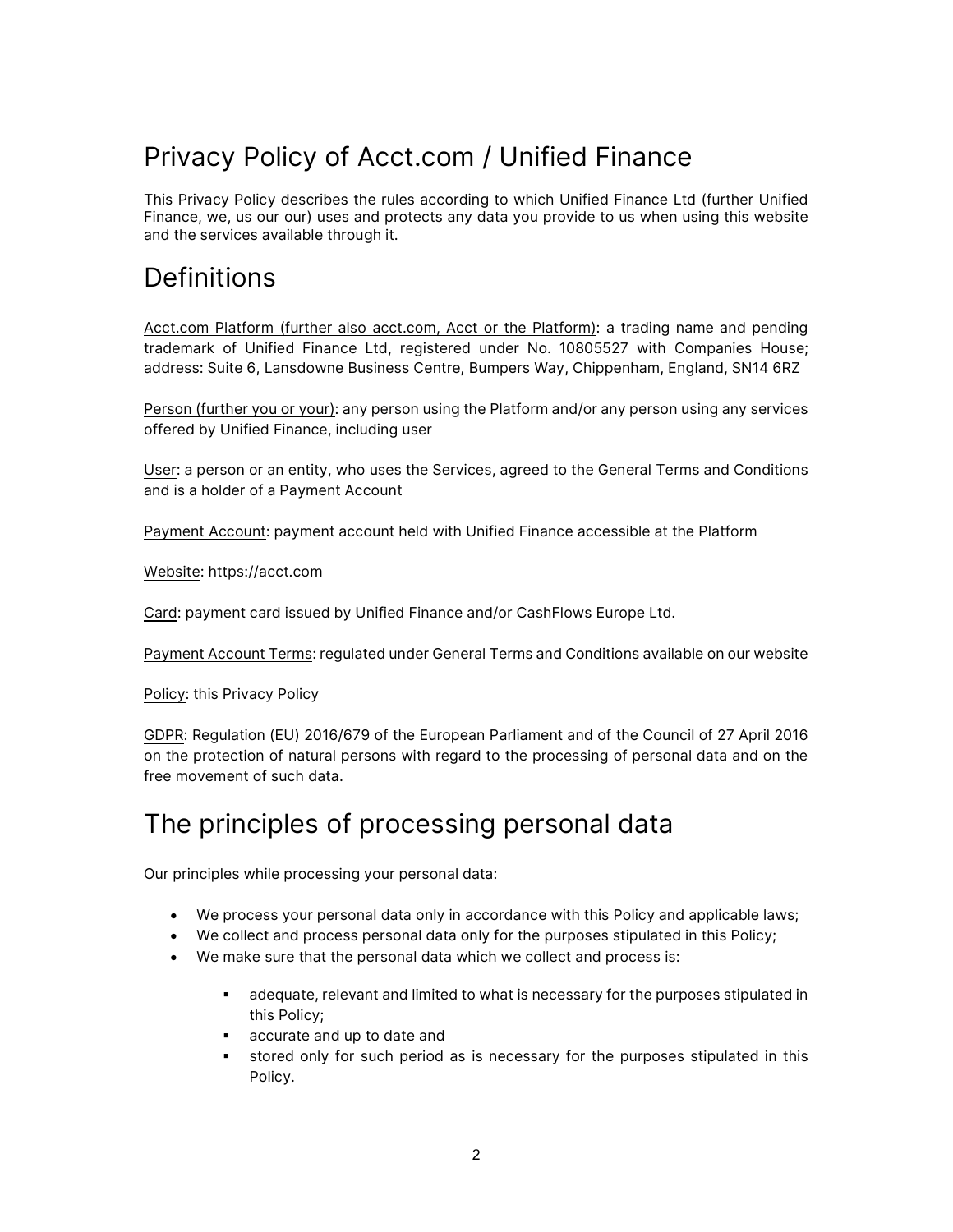We apply appropriate technological and organizational measures to ensure the availability, authenticity, integrity and confidentiality of personal data.

## The personal data we collect

The personal data, which Unified Finance collects and processes includes the following:

Personal Details – your personal details, including:

- full name;
- date of birth:
- personal identification code;
- citizenship;
- residency;
- residential address;
- e-mail address;
- mobile phone number:
- occupation, photo or video of person, which is provided to Unified Finance for the purpose of identifying the person.

Identification Document Data – data retrieved from your ID which you have provided to us, including the document number, issue date, expiry date and issuing entity and a photo of your ID.

Due Diligence Data – data which we collect for the purpose of conducting customer due diligence under applicable anti-money laundering laws from you and appropriate databases, including information about:

- whether you have been affiliated with money laundering or terrorist financing;
- whether you have been prosecuted for a crime;
- whether you have been subject to any international financial sanctions;
- whether you have held a public office or
- whether you are/ have been a close relative or associate of someone who has held public office.

Transaction Data – details of any transfers made to and from your Payment Account, including the name and account number of the payer and the payee, the date, time, currency, amount and explanation of the transaction.

Card Data – your card data, including:

- your card number;
- the name;
- the expiry date;

Device Data – information regarding the device on which you are using the Platform, including the device's model, name or any other identifier and the IP address of the network from which you are using the Platform.

Preference Data – your preferences on the Platform (language preferences, transaction limits, etc).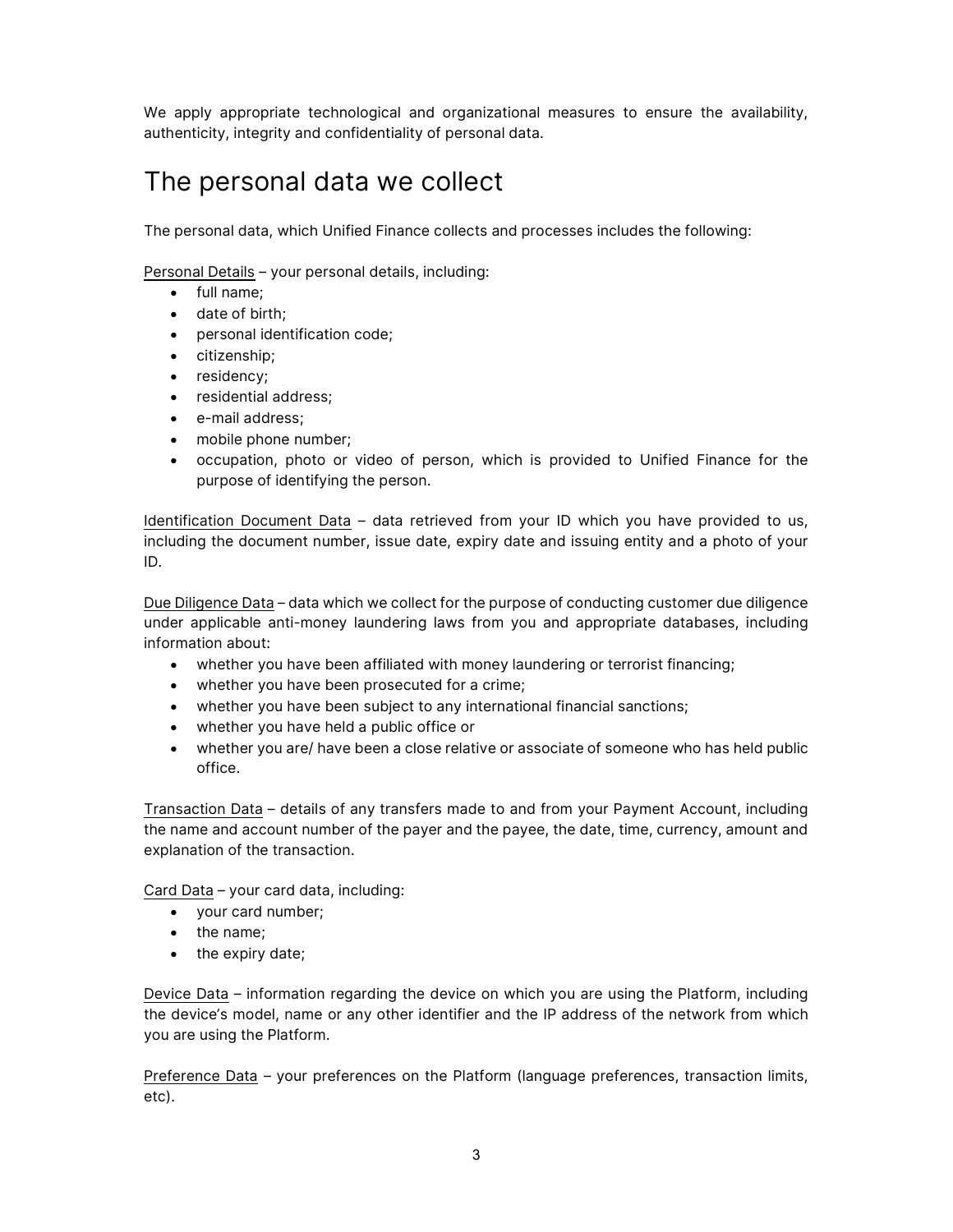Contact Data – the contacts list on your device.

Client Support Data – communication between you and Unified Finance's client support (e- mails and calls).

Usage Data – data about your interaction with the Platform (e.g. information about which features of the Platform you use, which features you don't use, etc).

Other Data – other data not listed in this section above, which is generated as a result of using the Platform (e.g. gif-images added to payments, comments added to claims, etc).

## Grounds for collecting and processing personal data

Unified Finance collects and processes personal data for the following purposes:

Compliance purposes (GDPR art  $6(1)(a)$ ) – to perform an obligation under applicable laws, including the obligation to:

- avoid money laundering, terrorist financing and fraud;
- ensure the fulfilment of international financial sanctions;
- ensure the security of our payment services;
- comply with the lawful inquiries and orders of:
	- public authorities, including foreign public authorities with whom Unified Finance is obliged to cooperate under applicable laws;
	- other financial institutions with whom Unified Finance is obliged to cooperate under applicable laws.

Contractual purposes (GDPR art  $6(1)(b)$ ) – to perform or enter into a contract between you and us.

Fraud monitoring purposes (GDPR art 6 ( 1 ) ( f )) – to monitor and decrease payment fraud.

Analytical purposes (GDPR art  $6(1)(f)$ ) – to gain a better understanding of the preferences of our users and how do they interact with the Platform.

Note that upon processing personal data for Analytical Purposes, the data is part of a large mass of data. Unified Finance does not analyse your individual preferences or interaction with the Platform.

Marketing Purposes (GDPR art 6 (1) (a)) – to send marketing e-mails of our products and services.

We do not process personal data for profiling or other automated decision making.

#### Purpose of using personal data

Unified Finance processes the following data for the following purposes: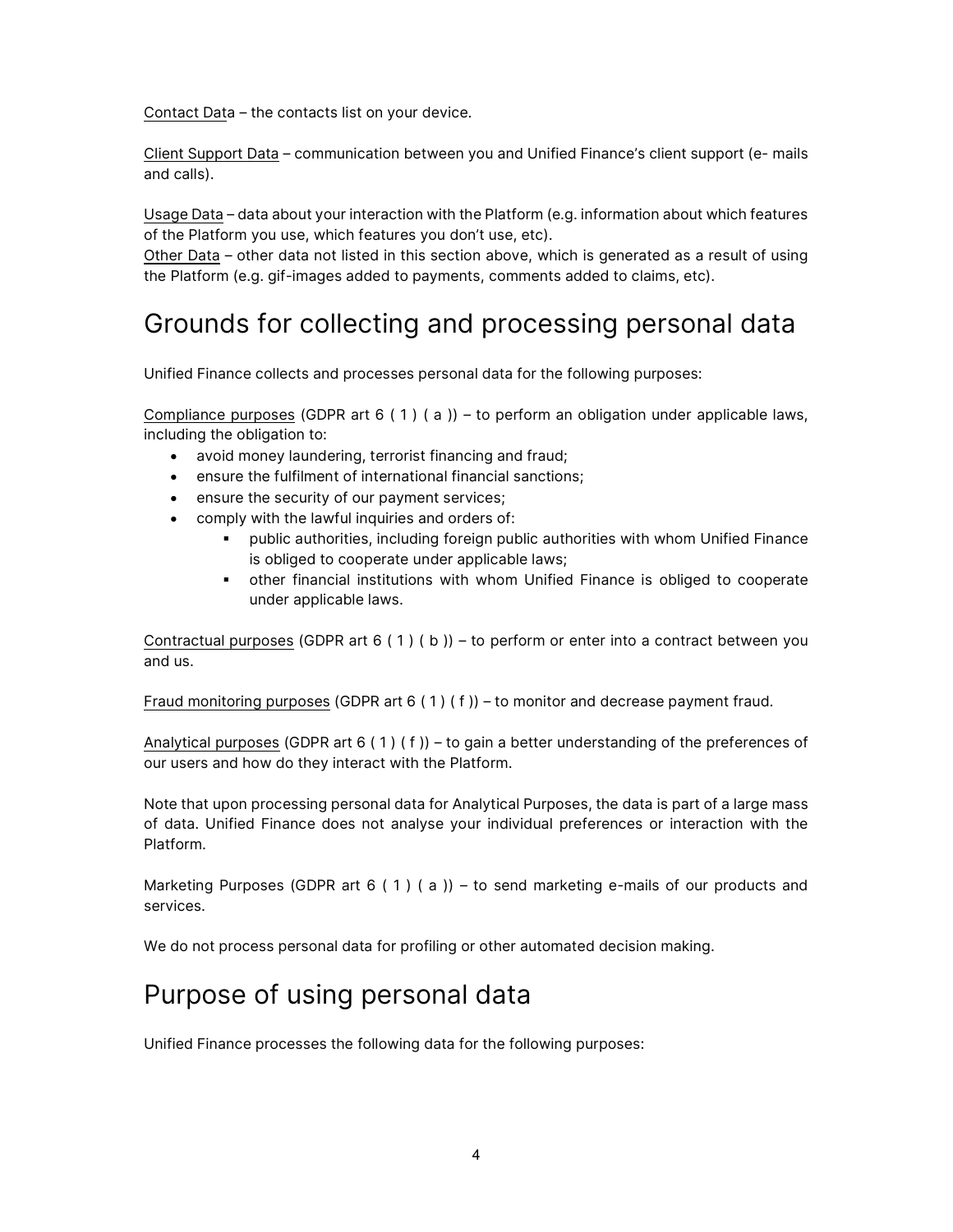|                              | Purpose    |             |                  |            |                                          |                            |
|------------------------------|------------|-------------|------------------|------------|------------------------------------------|----------------------------|
|                              | Compliance | Contractual | Fraud Monitoring | Analytical | Marketing (upon<br>Person prior consent) | <b>Additional Features</b> |
| Personal Details             | v          | V           | V                | V          | V                                        |                            |
| Identification Document Data | V          |             |                  |            |                                          |                            |
| Device Data                  | V          | $\vee$      |                  | $\vee$     |                                          |                            |
| <b>Transaction Data</b>      | V          | $\vee$      | $\vee$           | V          |                                          |                            |
| Preference Data              |            | $\vee$      |                  | $\vee$     |                                          |                            |
| Card Data                    |            | V           |                  |            |                                          |                            |
| Contact Data                 |            |             |                  |            |                                          | $\vee$                     |
| Due Diligence Data           | V          |             |                  |            |                                          |                            |
| Client Support Data          |            | $\vee$      |                  | V          |                                          |                            |
| Usage Data                   |            |             |                  | V          |                                          |                            |
| Other Data                   |            | V           |                  |            |                                          |                            |

#### Your consent on operations for data processing

We need your consent for processing personal data for the following purposes:

- Marketing purposes
- Additional Features
- We do not process personal data for the purposes stipulated in this section unless you have granted us your prior consent
- If we would want to process personal data for any new purpose, which requires your consent, then we will not process personal data for such new purpose, before we have received your consent for such processing.

#### Consent on withdrawal for processing personal data

The consent for the processing of personal data can be withdrawn at any time:

Data collected for marketing purposes:

 Send an email to dataprotection@unifiedfinance.com to delete personal data for marketing purposes.

The withdrawal of your consent does not affect the legality of processing personal data prior to the withdrawal.

# Legislative responsibility to distribute the personal data to Unified Finance

There is no statutory obligation for you to provide Unified Finance your personal data. However, there are statutory obligations for us to collect personal data.

In order for us to provide you our services, we need to collect and process personal data. In case we are not able to collect or process personal data, we are not able to provide you our services.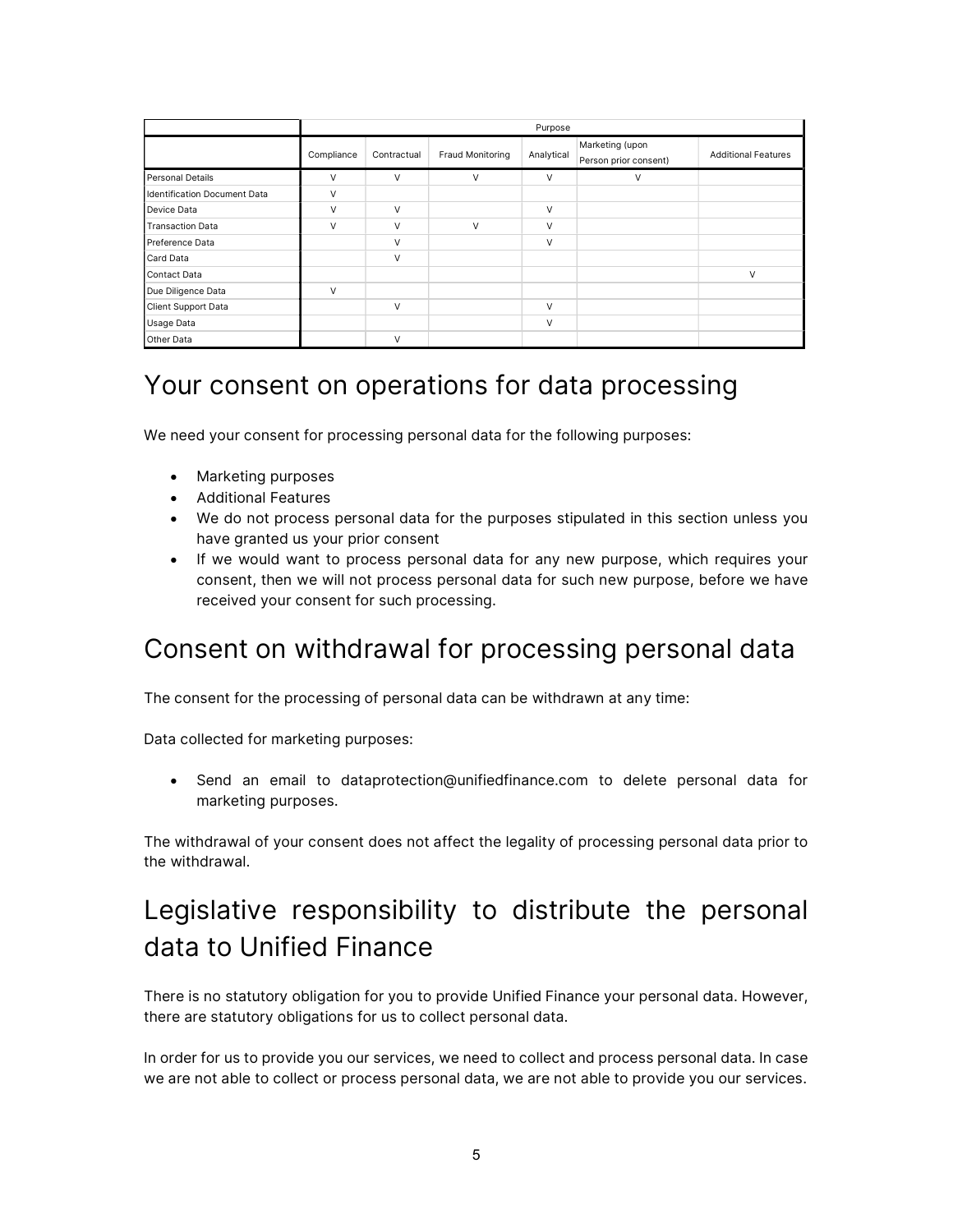## Other sources for collecting personal data

Unified Finance collects Due Diligence Data not only from you personally. Other sources include:

- databases of people affiliated with money laundering or financing terrorism;
- databases of people, who have been accused of a crime;
- databases of people subject to international financial sanctions;
- databases of people who have held a public office, etc.

Some of these databases are publicly available and some of them are not. In addition, we use other public databases (e.g. adverse media screening) for collecting Due Diligence Data.

# Terms for storing and keeping of personal data

Unified Finance stores personal data for the following periods:

Transaction Data – 10 years after Payment Account is closed. We are obliged to store this data for such period under accounting and taxation laws.

Personal Details, Identification Document Data, Due Diligence Data, Card Data – 5 years after termination of the business relationship with Unified Finance. We are obliged to store this data for such period under relevant Money Laundering and Terrorist Financing Prevention Laws.

Device Data, Preference Data, Contact Data – until the closure of Payment Account (for Payment Account and the Platform to function).

Client Support Data, Usage Data – 3 years as of its creation, except for e-mails and chat logs, which are stored at least until the closure of Payment Account. We store this data for such period as within this period the data is still relevant for Analytical Purposes. E-mails and chat logs are necessary for providing client support until such time when you are no longer a client of Unified Finance.

After the periods stipulated in this section above Unified Finance will delete personal data.

Unified Finance stores personal data on servers/cloud located within the European Economic Area.

# Your rights in connection with personal data

In connection with the processing of personal data, you have the following rights:

Right to information – you have the right to receive the information provided in this Policy. The valid version of this Policy will be available on our website at any given time.

Right to access – you have the right to ask Unified Finance to provide you with a copy of your personal data which Unified Finance processes.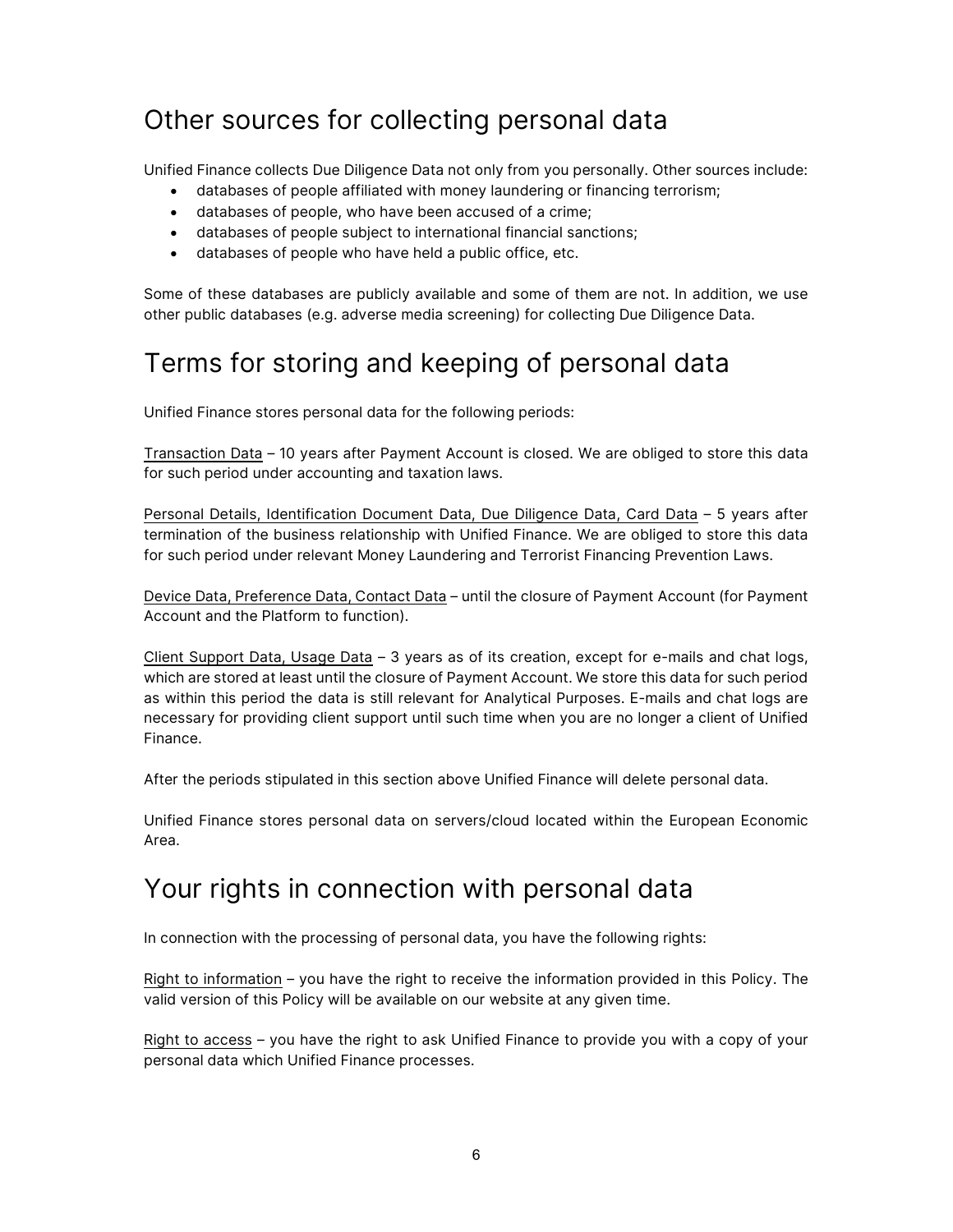Right to Rectification – you have the right to ask Unified Finance to rectify your personal data in case the data is incorrect or incomplete.

Right to erasure – you have the right to ask Unified Finance to erase your personal data, unless Unified Finance is obliged to continue processing personal data under law or under a contract between you and Unified Finance, or in case Unified Finance has other lawful grounds for the continued processing of your personal data. In accordance with "Terms for storing and keeping" of personal data" section, Unified Finance will, in any case, delete personal data as soon as it no longer has lawful grounds for processing your personal data.

Right to restriction – you have the right to ask Unified Finance to restrict the processing of your personal data in case the data is incorrect or incomplete or in case your personal data is processed unlawfully.

Right to data portability- you have the right to ask Unified Finance to provide you or, in case it is technically feasible, a third party, personal data, which you have to provided Unified Finance yourself and which is processed in accordance with your consent or a contract between you and Unified Finance.

Right to object – you have the right to object to processing personal data in case you believe that Unified Finance has no lawful grounds for processing your personal data. For any processing conducted in accordance with your consent, you can always withdraw its consent by following the instructions set out in "Consent on withdrawal for processing personal data" section.

Right to file complaints – you have the right to file complaints regarding processing personal data as further described in "Inquiries, requests and complaints" section.

You can exercise its rights stipulated in "Your rights in connection with personal data" section by using the respective functionalities of the Platform or sending a respective request to dataprotection@unifiedfinance.com.

We will make our best efforts to respond to your application submitted in accordance with "Persons rights in connection with personal data" section within 2 weeks. Under GDPR art 12 ( 3 ) we must respond to your application within 1 month. In case it is necessary due to the number and complexity of applications filed with us, we may, under GDPR art 12 ( 3 ), also respond to your application within 3 months.

#### Processing personal data regarding child account

We do not open child account as according to our Terms and Conditions it can be opened by a person with an active legal capacity of at least 18 years of age.

# Distribution of personal data

Upon processing personal data, we may share elements of your personal data with the following third parties: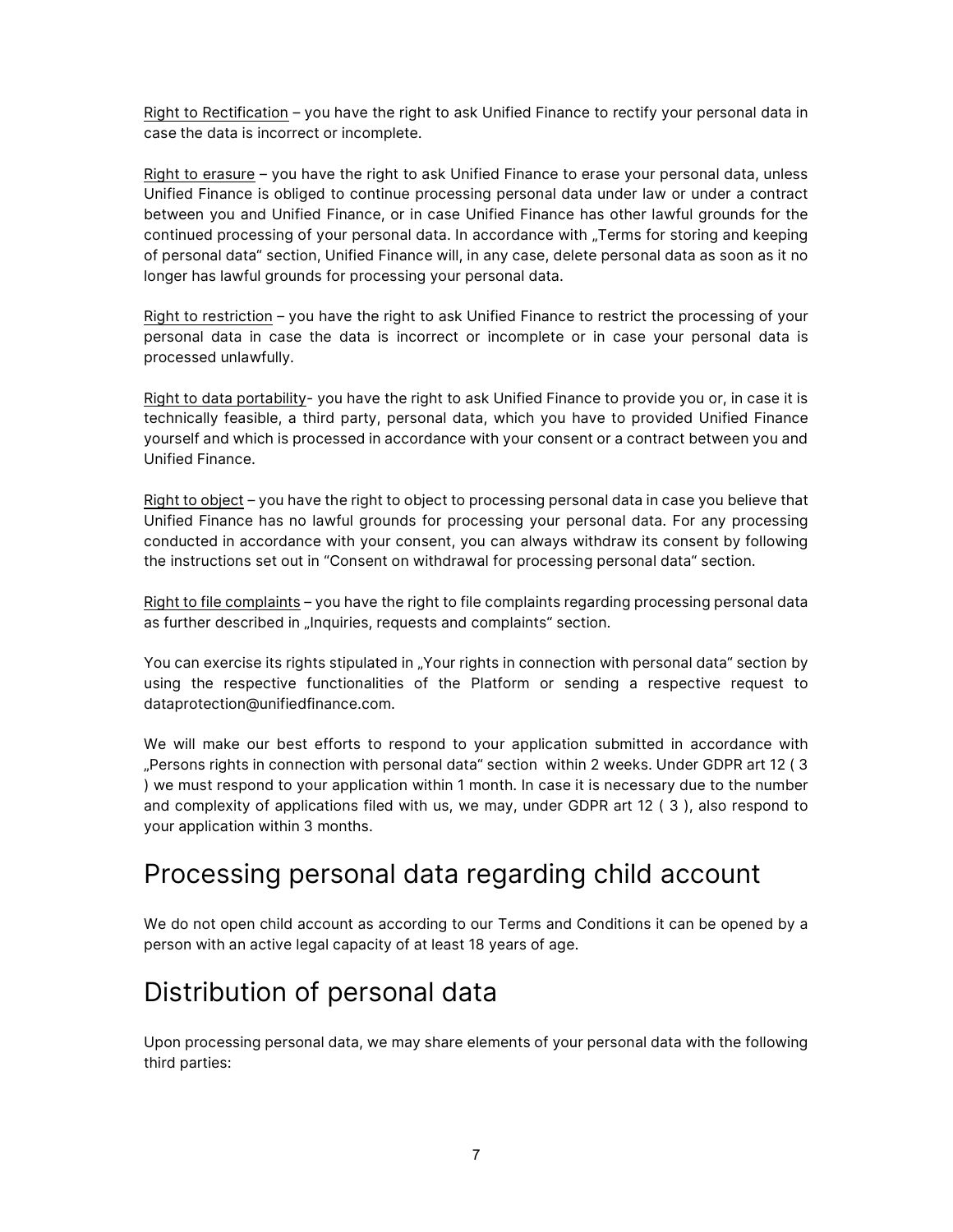- public authorities and other financial institutions whom we are obliged to disclose personal data under law;
- server hosts/ cloud service providers who host our servers / clouds;
- payment processors and payment network operators who process your transactions;
- identification service providers who help us verify your identity and acquire Due Diligence Data;
- card manufacturers who manufacture your card;
- communication service providers who facilitate e-mails, calls, SMS messages and other communication between you and us;
- couriers who help us deliver letters (e.g. letters with your card and PIN codes);
- partners, with whom we have arranged you a gift, a discount or another special offer;
- other parties involved with the provision of our services.

The partners listed in this section above may be located within and outside of the European Economic Area but we make sure that the servers on which personal data is stored are, in any case, located within the European Economic Area.

# Sharing personal data with Third Parties and safeguarding measures applied

Upon sharing personal data with third parties, we will apply the following safeguards (except as specified in p. 2 of this section below):

- 1. Unified Finance enters into a data processing agreement with the relevant third party;
- 2. Unified Finance makes sure that such third party undertakes to implement appropriate technical and organizational measures ensuring the processing of personal data in accordance with this Policy and applicable laws;
- 3. Unified Finance makes sure that personal data will not be forwarded to any countries which the Commission of the European Union has not recognized as ensuring an adequate level of data protection.
- 4. Unified Finance cannot apply the safeguards stipulated in p.1 of this section above upon sharing personal data with public authorities and other financial institutions whom Unified Finance is obliged to disclose personal data under law.

# Amendment of the Privacy Policy

We may unilaterally amend this Policy from time to time. Upon amending this Policy, we will notify you about the new Policy by e-mail and/or via the Platform. In case the new Policy refers to processing personal data for any new purpose, which requires your consent, then we will not